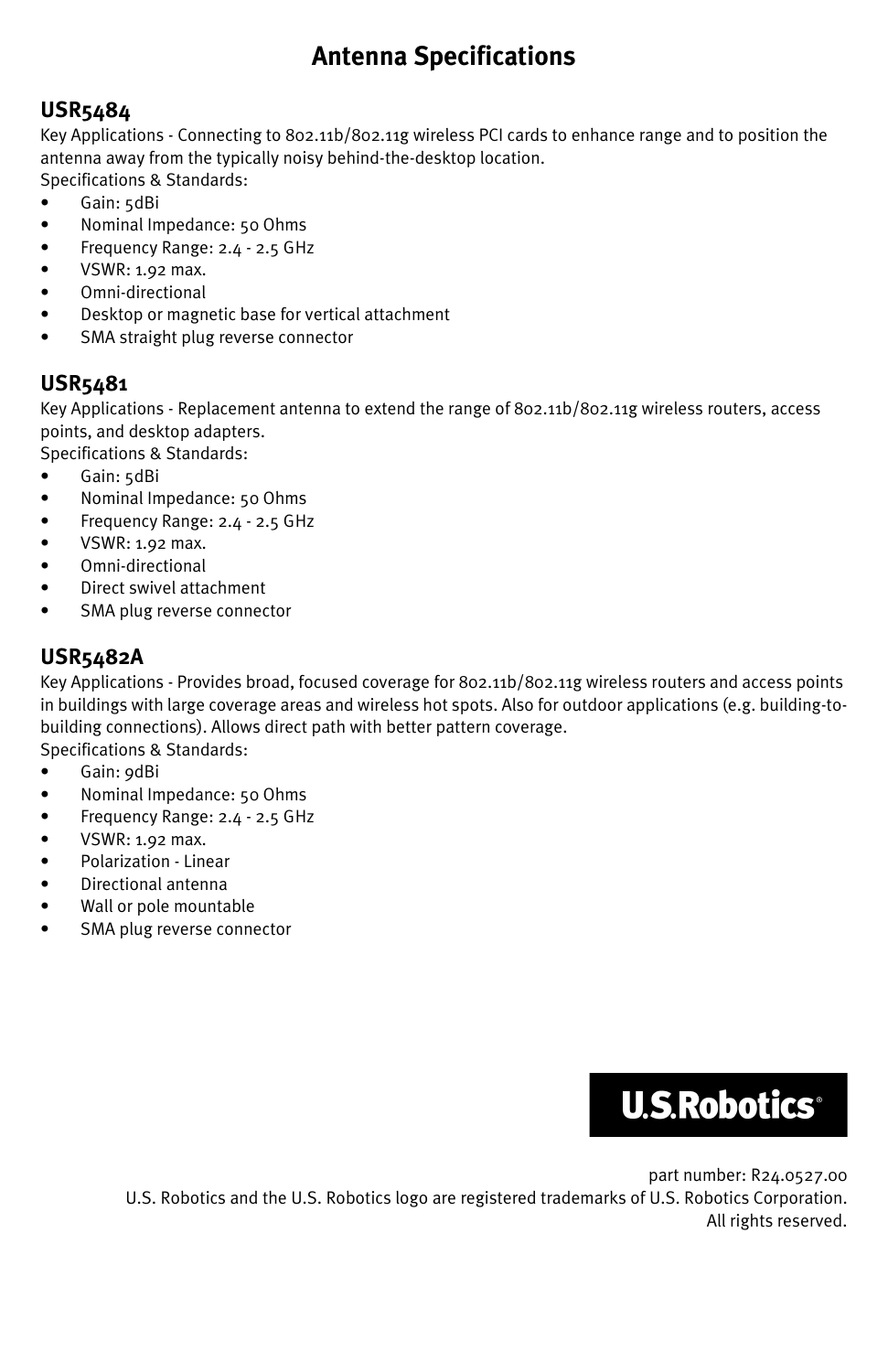

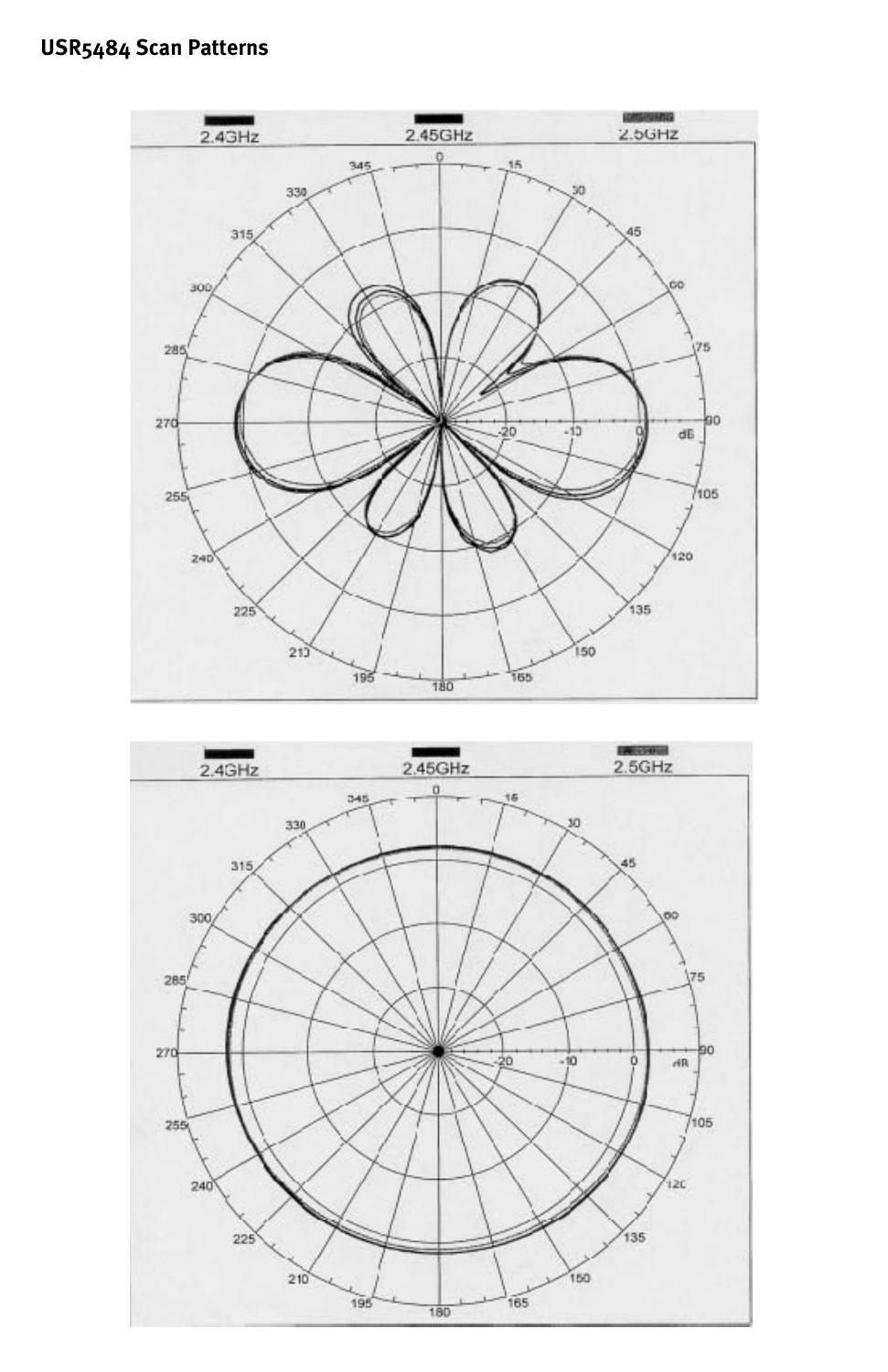### **USR5481 Scan Patterns**